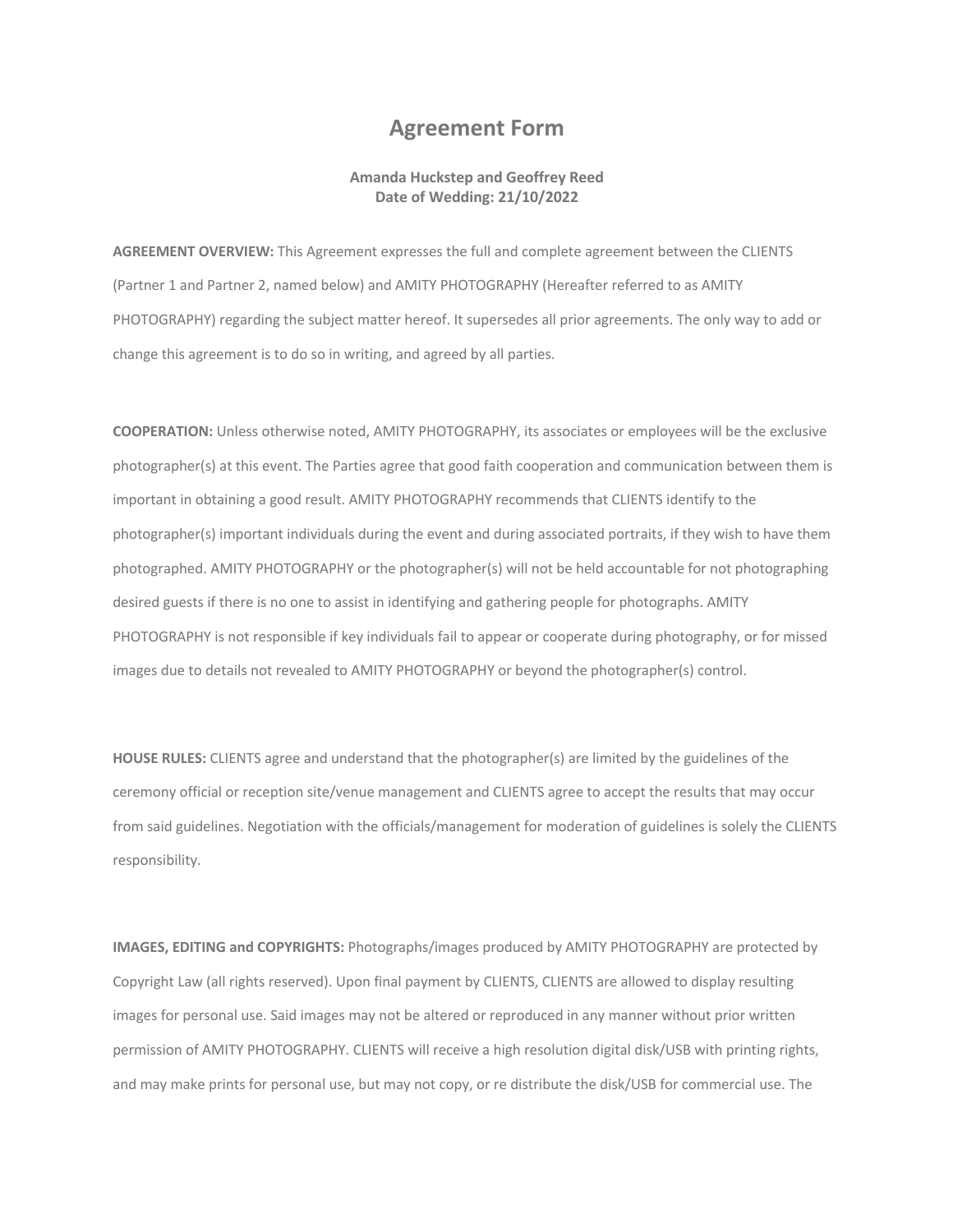CLIENTS must obtain written permission from AMITY PHOTOGRAPHY prior to the CLIENTS, their associates, friends or relatives selling the photographs or publishing them commercially (Eg. Newspaper, Magazine).

Whilst AMITY PHOTOGRAPHY's editing style is quite complimentary, please note below, what defines AMITY PHOTOGRAPHY's "edited" images. AMITY PHOTOGRAPHY's edited images include colour correction, colour enhancements, exposure correction, and shadow and highlight recovery, lens correction, and a little artistic flare. AMITY PHOTOGRAPHY's edited images do not include retouched or photoshopped images.

**MODEL RELEASE.** The CLIENTS hereby grants to AMITY PHOTOGRAPHY and successors, heirs, executors, administrators, assigns, attorneys, representatives and agents, the irrevocable and unrestricted right to use and publish photographs of the CLIENTS or in which the CLIENTS may be included, for editorial, trade, advertising or any other purpose and in any manner or medium; to alter the same without restriction; and to copyright the same. The CLIENTS hereby release AMITY PHOTOGRAPHY and all associates representatives and assigns from any and all claims, actions, demands, suits, liabilities, damages, expenses, and obligations of any kind arising from, or related in any manner to AMITY PHOTOGRAPHY'S use of said images.

**LIMIT OF LIABILITY:** In the unlikely event that the photographer(s) are injured, become too ill, or has an emergency that prevents them from photographing the event, AMITY PHOTOGRAPHY will make every effort to secure a replacement photographer. If a suitable replacement is not found, the CLIENTS agree that responsibility and liability of AMITY PHOTOGRAPHY to the CLIENTS is limited to the return of all payments received for the event. AMITY PHOTOGRAPHY takes the upmost care with respect to exposure, storage, and processing the photographs/images, but cannot and does not, guarantee that photographs/images of the event will not be lost, stolen, or destroyed for reasons within or beyond AMITY PHOTOGRAPHY control. CLIENT agrees that AMITY PHOTOGRAPHY or the photographer(s) full and complete responsibility and liability is limited to the return of all payments received for the event.

**COMPLETION SCHEDULE:** Images and Videos are expected to be edited within 8-10 weeks after the event date. Printed items and albums will require additional time. Sneak peaks will go on the website 24-48 hrs after the wedding.